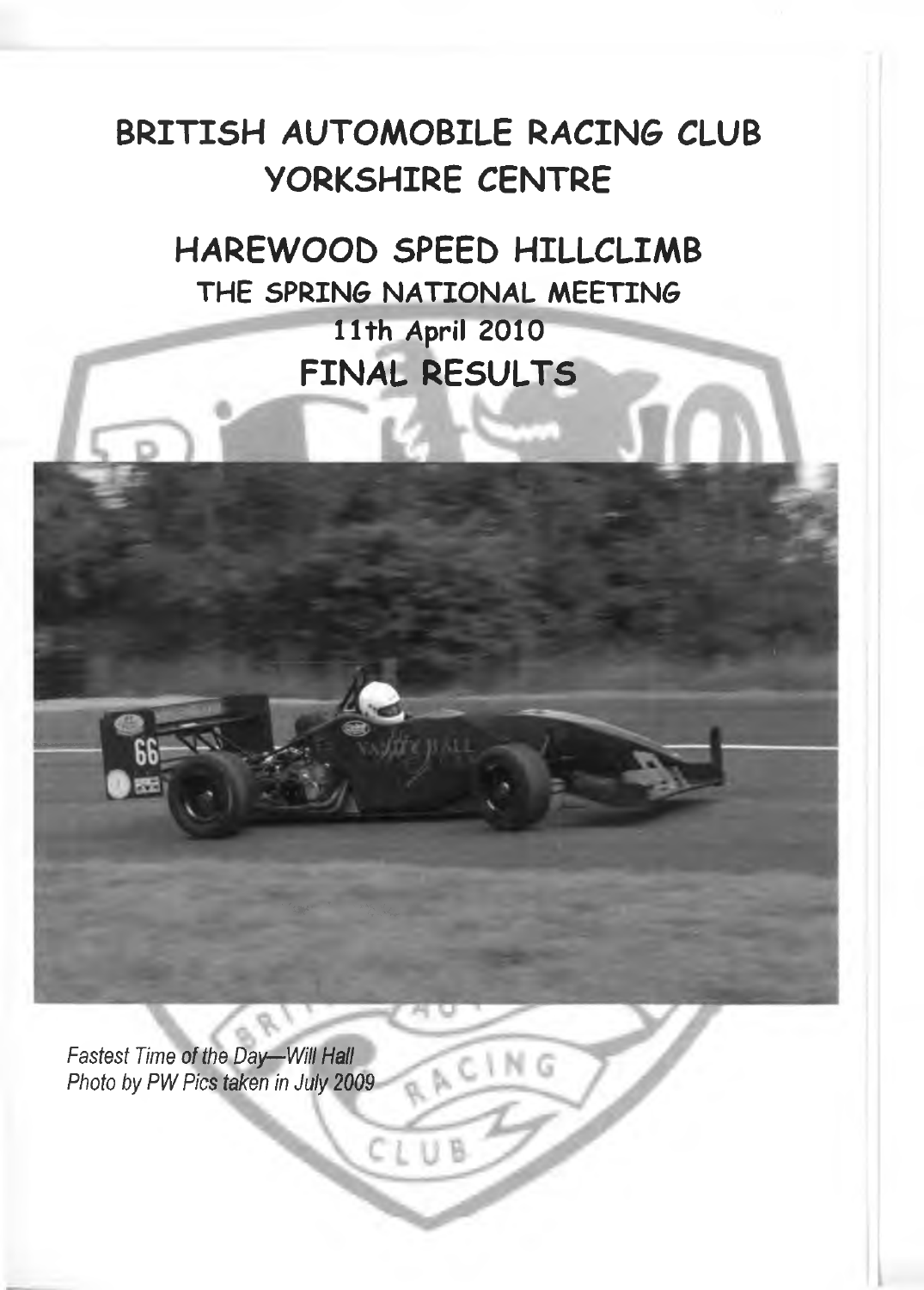#### **Fastest Time of the Day**

1st Will Hall, Force PC 1595cc, 52.11 2nd Eynon Price, Force PC 1585cc, 52.41 3rd Richard Spedding, Force PC 1600cc, 52.41

#### **Class Winners**

Martin Rowe, Peugeot 106 1360, 1360cc, 70.56 Richard Vale, VW Polo 1341 Scc, 67.05 Paul Martin, Mitsubishi Evo 6 2300Tcc, 63.30 Henry Moorhouse, Westfield SE 1600cc, 62.54 **OR** Chris Price, Car Craft Cyclone 2000Tcc, 72.29 John Graham, Lotus Eleven 1796Scc, 65.61 Vini Dobson, VW Golf 1999cc, 62.26 Kenny Brookes, Mitsubishi Evo 5RS 2400Tcc, 61.23 Steven Brown, Westfield SE 1349cc, 60.94 David Spaull, Westfield SEi 2000cc, 62.89 Dale Cordingley, Radical Prosport 1300cc, 57.86 Gary Thomas, Force PT 1070cc, 57.86 Ian Thomas, Swift SC93F 1600cc, 65.26 Will Hall, Force PC 1595cc, 52.11 Steve Fidler, Ginetta G18 1598cc, 61.59 Colin Kingsman, Aston Martin DB6 3995cc, 72.92 **OR** Paul Edwards, TVR T350C 4200CC, 65.66

# **To view entry lists for all events visit [www.harewoodhill.com](http://www.harewoodhill.com)**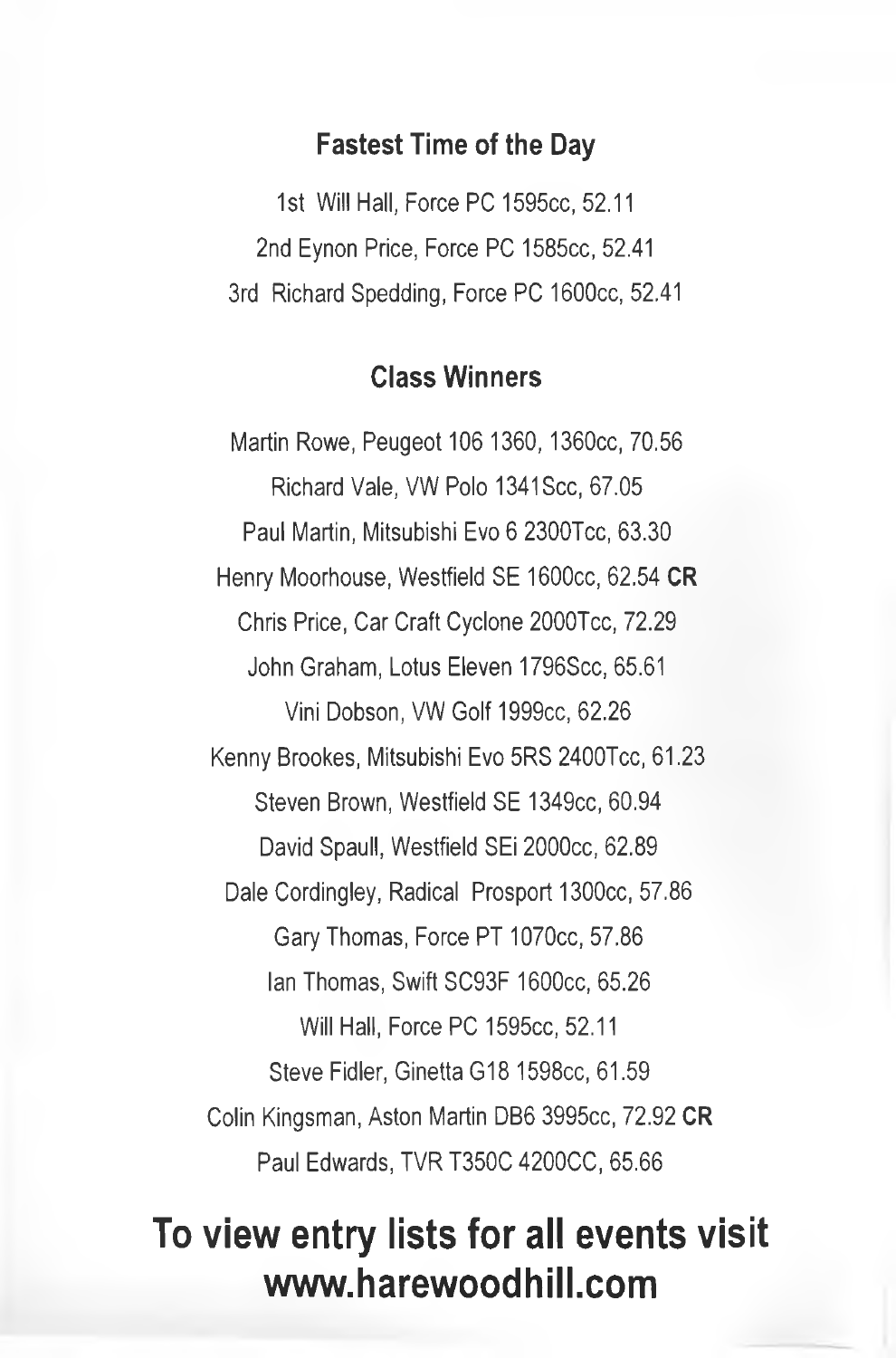|                 | Donor                      | Prize                  | Winner                     |
|-----------------|----------------------------|------------------------|----------------------------|
| <b>DRAW</b>     | <b>BARC</b><br><b>BARC</b> | Whisky<br>White Wine   | Robert Moody<br>Rob Buchan |
|                 | <b>BARC</b>                | <b>Red Wine</b>        | <b>Becky Farrell</b>       |
|                 | Karl Jackson               | <b>Cadburys Heroes</b> | Daphne Walker              |
|                 | Tim/Jackie Wilson          | <b>Terrys All Gold</b> | Keith Wilson               |
| <b>MARSHALS</b> | David Naylor               | <b>Dinner Set</b>      | John Goldsborough          |
|                 |                            |                        |                            |

The marshal (Daniel Boman) injured on the start line at the end of the meeting, sustained "soft tissue damage" and a possible cracked rib, but was discharged from hospital later that evening.

The driver of car 86 (Andy Taylor) received medical attention after trapping his wrist between the steering and dashboard of his Westfield. Andy was also treated in hospital for damage to his radial nerve, but is expected to make a full recovery in a few days.

We all wish Daniel and Andy a speedy recovery and hope to see them again at Harewood in the near future.

## **RESULTS-THE SPRING NATIONAL MEETING-11th April 2010**

A serious accident towards the end of the meeting involved a marshal being taken to hospital. The meeting was concluded prior to the end of the 3rd runs and consequently all 3rd runs have been excluded from the results.

| Class |     | 11 Ginetta Cars<br>Holder Bill Hutchins | Ginetta G27 V8 4.445<br>Bogey 81.16 |      |       |            |             |                  |
|-------|-----|-----------------------------------------|-------------------------------------|------|-------|------------|-------------|------------------|
|       |     | Ch No. Name                             | Car                                 | cс   | Run 1 | Run 2      | <b>Best</b> | <b>PosPoints</b> |
|       |     | 714 Steve Fidler                        | Ginetta G18                         | 1598 | 61.59 | 61.59      | 61.59       | 1                |
|       |     | 21 Nick Stephens                        | Ginetta G12                         | 1998 | 62.41 | 63.56      | 62.41       | 2                |
|       |     | 14 Tim Moore                            | Ginetta G18                         | 1598 | 63.81 | 64.50      | 63.81       | 3                |
|       | 19  | Martin Jones                            | Ginetta G17                         | 998  | 65.84 | <b>DNF</b> | 65.84       | 4                |
|       |     | 18 Graham Beale                         | Ginetta G33                         | 1993 | 66.68 | 65.94      | 65.94       | 5                |
|       |     | 20 Robert Pallett                       | Ginetta G33                         | 4998 | 66.73 | 66.31      | 66.31       | 6                |
|       | 17  | Matthew Eady                            | Ginetta G4                          | 1998 | 68.04 | 67.37      | 67.37       | 7                |
|       | 16. | Mark Paterson                           | Ginetta G15                         | 998  | 70.75 | 70.68      | 70.68       | 8                |
|       | 15  | <b>Richard Branson</b>                  | Ginetta G15                         | 998  | 79.87 | 79.42      | 79.42       | 9                |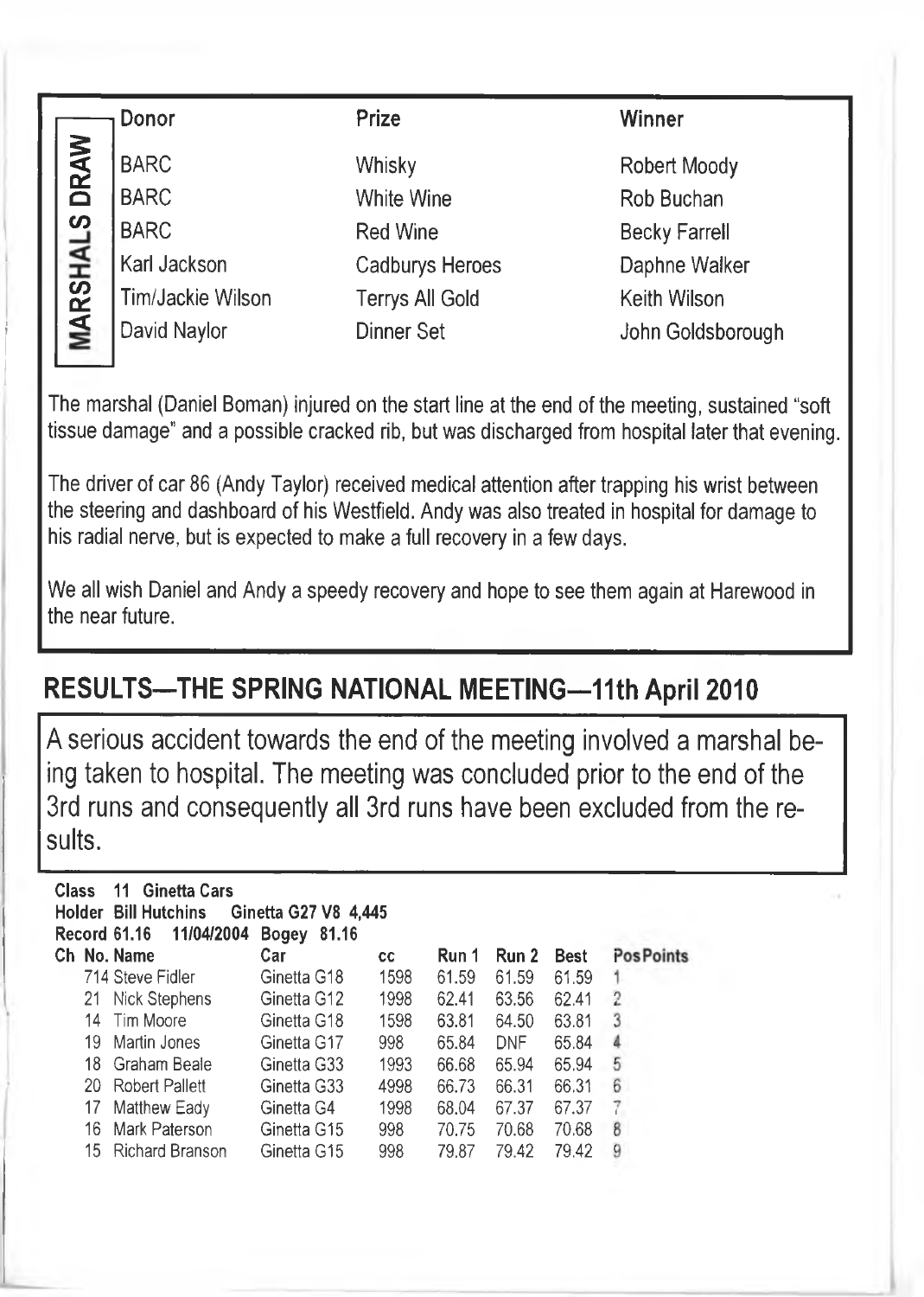#### **Class 21 Aston Martin Owners Club**

**Holder Colin KingsmanAston Martin DB6 3,995**

**Record 73.87 08/06/2008 Bogey 93.87**

|    | Ch No. Name                            | Car                      | <b>CC</b> | Run 1  | Run 2 | <b>Best</b> | <b>Pos Points</b> |   |
|----|----------------------------------------|--------------------------|-----------|--------|-------|-------------|-------------------|---|
|    | 30 Colin Kingsman                      | Aston Martin DB6         |           | 3995   | 72.92 | 73.00       | 72.92             |   |
|    | 28 Jonathan Moorhouse Aston Martin DB7 |                          |           | 3200S  | 75.93 | 76.89       | 75.93             |   |
|    | 26 Jim Campbell                        | Aston Martin DB2/4       |           | 2992   | 77.91 | 78.28       | 77.91             |   |
|    | 29 Tim Stamper                         | Aston Martin DB2         |           | 2598   | 78.37 | 78.18       | 78.18             | 4 |
|    | 25 David Humbert                       | Aston Martin DB24/4 2922 |           |        | 80.94 | 80.48       | 80.48             | 5 |
| 27 | lain Muir                              | Aston Martin DB2/4       |           | - 2600 | 84.38 | 83.32       | 83.32             | 6 |
|    | 725 Richard Humbert                    | Aston Martin DB24/4 2922 |           |        | 94.33 | 94.79       | 94.33             |   |

**Class 28 TVRCC Championship Cars**

**Holder Matthew OakleyTVR Griffith 5,200**

|     | Record 64.43<br>30/08/2009 | 84.43<br><b>Bogey</b> |      |       |            |             |                |
|-----|----------------------------|-----------------------|------|-------|------------|-------------|----------------|
|     | Ch No. Name                | Car                   | сc   | Run 1 | Run 2      | <b>Best</b> | Pos            |
|     | 45 Paul Edwards            | <b>TVR T350C</b>      | 4200 | 65.66 | F/R        | 65.66       | 1              |
|     | 37 Geoff Stallard          | TVR Vixen S2          | 1690 | 67.73 | <b>DNF</b> | 67.73       | $\overline{2}$ |
|     | 36 Simon Smith             | <b>TVR Tuscan</b>     | 4000 | 79.19 | 67.92      | 67.92       | 3              |
| 43  | Mike Roe                   | TVR Vixen S4          | 1700 | 68.32 | DNF        | 68.32       | 4              |
|     | 34 Peter Watson            | <b>TVR Griffith</b>   | 4997 | 69.19 | 68.45      | 68.45       | 5              |
| 35. | John Carter                | TVR V8S               | 5000 | 69.18 | 68.49      | 68.49       | 7              |
|     | 44 Stewart Lobley          | <b>TVR Vixen S4</b>   | 1760 | 76.36 | 68.49      | 68.49       | 6              |
| 41  | <b>Steve Dennis</b>        | <b>TVR 3000S</b>      | 2994 | 69.41 | 70.04      | 69.41       | 8              |
| 38  | Stephen Broscombe TVR T350 |                       | 3600 | 71.18 | 71.26      | 71.18       | 9              |
| 40  | Jeff Allan                 | <b>TVR Cerbera</b>    | 4500 | 72.68 | 71.65      | 71.65       | 10             |
|     | 42 David Sharp             | TVR S3                | 2933 | 73.53 | 72.55      | 72.55       | 11             |
| 39  | Dave Wilkins               | <b>TVR Chimera</b>    | 4992 | 75.95 | 76.51      | 75.95       | 12             |
|     |                            |                       |      |       |            |             |                |

#### **Results of TVRCC Handicap System**

| Class A            | Class B          |
|--------------------|------------------|
| 1st Mike Roe       | 1st Paul Edwards |
| 2nd Geoff Stallard | 2nd John Carter  |
| 3rd Stewart Lobley | 3rd Peter Wilson |

## **Class 1A Road Modified Saloon & Sports up to 1400cc**

#### **David Auden - Rallycar Insurance**

- **Holder Steve Foster PEUGEOT 205 1,360**
- **Record 67.65 04/06/2006 Bogey 87.65**

|  | Car .                                                                                  | cc   |      |                                           |                                                                                       |
|--|----------------------------------------------------------------------------------------|------|------|-------------------------------------------|---------------------------------------------------------------------------------------|
|  | Peugeot 106                                                                            | 1360 |      |                                           |                                                                                       |
|  | Peugeot 106                                                                            |      |      |                                           |                                                                                       |
|  | Mini 1071S                                                                             | 1380 |      |                                           |                                                                                       |
|  | Peugeot 106                                                                            |      |      |                                           |                                                                                       |
|  | Ch No. Name<br>53 Martin Rowe<br>52 Rich Stephens<br>51 Steve King<br>49 Tom Hutchings |      | 1360 | 70.56 71.03<br>78.93 78.89<br>80.08 80.43 | Run 1 Run 2 Best PosPoints<br>70.56 1<br>1294 75.45 76.39 75.45 2<br>78.89 3<br>80.08 |

|  | Class 1B Road Modified Saloon & Sport over 1400cc and up to 2000cc |                                                |     |  |                           |
|--|--------------------------------------------------------------------|------------------------------------------------|-----|--|---------------------------|
|  | Holder David Sturdy VW Polo 1,275                                  |                                                |     |  |                           |
|  | Record 66.92 30/08/2009 Bogey 86.92                                |                                                |     |  |                           |
|  | Ch No. Name                                                        | Car                                            | cc. |  | Run 1 Run 2 Best PosPoint |
|  | H 72 Richard Vale                                                  | VW Polo 1341S 67.26 67.05 67.05 1              |     |  | 19.87                     |
|  | 66 David West                                                      | Peugeot 106 GTi 1600 68.73 68.55 68.55 2       |     |  |                           |
|  | H 70 James Kerr                                                    | Peugeot 205 GTi 1928 69.51 68.69 68.69 3 18.23 |     |  |                           |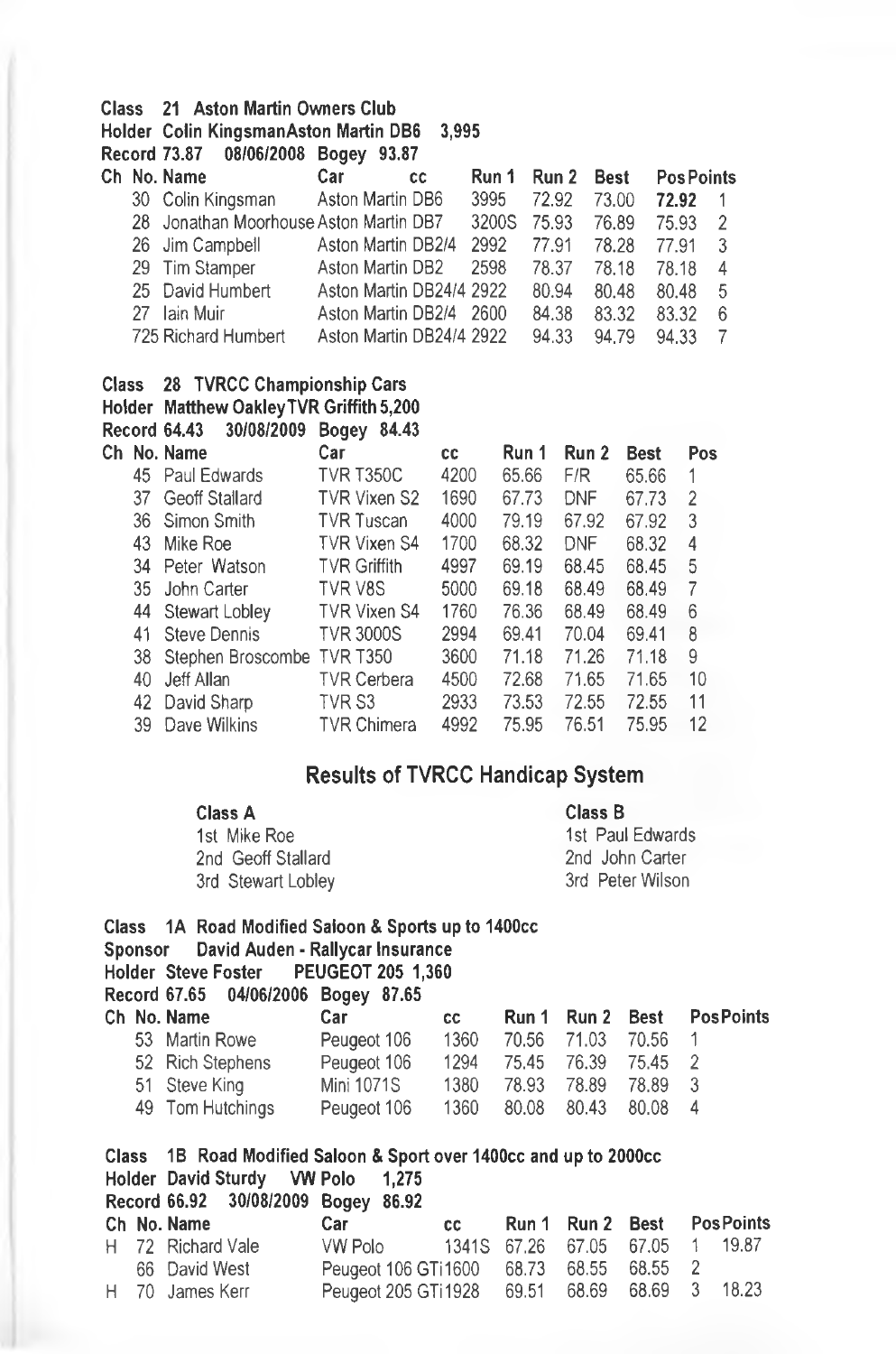|              | Ch No. Name                                                                               | Car                    | CC                 | Run 1 | Run 2 | <b>Best</b>    |                     | <b>PosPoints</b>  |
|--------------|-------------------------------------------------------------------------------------------|------------------------|--------------------|-------|-------|----------------|---------------------|-------------------|
| н            | 771 Bobby Fryers                                                                          | Peugeot GTi            | 2000               | 68.96 | 68.71 | 68.71          | 4                   | 18.21             |
|              | 770 Dyrr Ardash                                                                           | Peugeot 205 GTi1928    |                    | 69.66 | 68.74 | 68.74          | 5                   |                   |
| Н            | 71<br>Mark Teale                                                                          | Peugeot 206 GTi2000    |                    | 69.41 | 68.87 | 68.87          | 6                   | 18.05             |
| Н            | 67<br>Steve Mitchell                                                                      | Peugeot 205 GTi1905    |                    | 69.53 | 68.98 | 68.98          | 7                   | 17.94             |
|              | 69<br><b>Russell Thorpe</b>                                                               | Renault 5 GT           | 1400T              | 71.05 | 71.38 | 71.05          | 8                   |                   |
| Н            | 63<br><b>Daniel Hollis</b>                                                                | Honda Integra R 1797   |                    | 72.00 | 71.72 | 71.72          | 9                   | 15.20             |
| Н            | 59<br>David Blakeston                                                                     | Honda Integra R 1797   |                    | 73.21 | 72.43 | 72.43          | 10                  | 14.49             |
|              | 64<br>John Gallagher                                                                      | Honda Integra          | 1800               | 72.70 | 72.76 | 72.70          | 11                  |                   |
|              | 60<br>Tony Clarkson                                                                       | Peugeot 205 GTi 1900   |                    | 73.19 | 72.82 | 72.82          | 12                  |                   |
| н            | 57<br>Tim Houseman                                                                        | Ford Puma              | 1679               | 73.65 | 73.73 | 73.65          | 13                  | 13.27             |
|              | 62<br>Stephen Cropley                                                                     | Abarth 500             | 1400T              | 75.37 | 73.99 | 73.99          | 14                  |                   |
|              | 761 Tim Dickson                                                                           | Abarth 500             | 1400T              | 76.07 | 75.23 | 75.23          | 15                  |                   |
| Н            | 58<br>Simon Smith                                                                         | Ford Focus             | 1988               | 75.94 | 75.99 | 75.94          | 16                  | 10.98             |
|              | 762 Jim Holder                                                                            | Abarth 500             | 1400T              | 76.89 | 77.39 | 76.89          | 17                  |                   |
|              | 56<br>James Robb                                                                          | Toyota MR2             | 1587               | 80.02 | 78.15 | 78.15          | 18                  |                   |
|              | 50<br>George Cole                                                                         | Alfa Romeo             | 1976               | 79.12 | 78.16 | 78.16          | 19                  |                   |
|              | 61<br><b>Stuart Price</b>                                                                 | Abarth 500             | 1400T              | 79.57 | 78.45 | 78.45          | 20                  |                   |
|              | 756 Tim Robb                                                                              | Toyota MR2             | 1587               | 80.90 | 79.13 | 79.13          | 21                  |                   |
| н            | 65<br>Marie Dobson                                                                        | MG BGT                 | 1950               | 85.51 | 86.19 | 85.51          | 22                  | 1.41              |
|              |                                                                                           |                        |                    |       |       |                |                     |                   |
| <b>Class</b> | 1C Road Modified Saloon & Sports over 2000cc<br>Holder Paul Martin MITSUBISHI EVO 6 2,300 |                        |                    |       |       |                |                     |                   |
|              | <b>Record 62.36</b><br>06/06/2009                                                         |                        |                    |       |       |                |                     |                   |
|              | Ch No. Name                                                                               | Bogey 82.36<br>Car     |                    | Run 1 | Run 2 | <b>Best</b>    |                     | <b>PosPoints</b>  |
| н            | 80<br>Paul Martin                                                                         | Mitsubishi EVO         | <b>CC</b><br>2300T | 63.64 | 63.30 | 63.30          |                     |                   |
|              | 77<br>Steve Murphy                                                                        | Subaru Impreza 2000T   |                    | 67.93 | 68.20 |                | 1<br>$\overline{c}$ | 19.06             |
|              | 76<br>lan Bate                                                                            | Mitsubishi Evo         | 1997T              | 68.18 | 68.25 | 67.93<br>68.18 | 3                   |                   |
|              | 75<br><b>Bob Potts</b>                                                                    | Subaru Imprezza1998T   |                    | 72.82 | 69.50 | 69.50          | 4                   |                   |
|              | 79                                                                                        |                        | 3200               |       | 76.25 |                |                     |                   |
|              | Doug Smith<br>778 Adrian Winnard                                                          | Porsche 911            | 2479               | 74.50 |       | 74.50          | 5                   |                   |
|              |                                                                                           | Porsche 924S           |                    | 75.12 | 74.74 | 74.74          | 6                   |                   |
| Н            | 78<br>Paul Houghton                                                                       | Porsche 924S           | 2479               | 75.21 | 75.48 | 75.21          | $\overline{7}$      | 7.15              |
| <b>Class</b> | 2A Road Modified Kit, Replica Etc up to 1700cc                                            |                        |                    |       |       |                |                     |                   |
|              | Holder Robert Bellerby Sylva Striker                                                      | 1,600                  |                    |       |       |                |                     |                   |
|              | <b>Record 63.14</b>                                                                       | 19/09/2004 Bogey 81.14 |                    |       |       |                |                     |                   |
|              | Ch No. Name                                                                               | Car                    | cс                 | Run 1 | Run 2 | <b>Best</b>    |                     | <b>Pos Points</b> |

|  | H 88 Henry Moorhouse  | Westfield SE                                 | 1600 63.05 62.54 62.54 1 18.60 |  |  |
|--|-----------------------|----------------------------------------------|--------------------------------|--|--|
|  | H 87 Michael Bellerby | Sylva Striker 1600 68.38 66.67 66.67 2 14.47 |                                |  |  |
|  | 85 George Newrick     | Westfield SEiW 1700 70.16 70.18 70.16 3      |                                |  |  |
|  | 86 Andy Taylor        |                                              |                                |  |  |
|  | 84 David Bland        | Marlin Roadster 1600                         |                                |  |  |

|  | Class 2B Road Modified Kit, Replica Etc over 1700cc |                      |     |                                |                            |  |  |
|--|-----------------------------------------------------|----------------------|-----|--------------------------------|----------------------------|--|--|
|  | Sponsor KT Green                                    |                      |     |                                |                            |  |  |
|  | Holder John Hoyle WESTFIELD SEI 1,998               |                      |     |                                |                            |  |  |
|  | Record 62.28 05/06/2005 Bogey 80.28                 |                      |     |                                |                            |  |  |
|  | Ch No. Name                                         | Car                  | CC. |                                | Run 1 Run 2 Best PosPoints |  |  |
|  | H 92 Chris Price                                    | Car Craft<br>Cyclone |     | 2000T 74.82 72.29 72.29 1 7.99 |                            |  |  |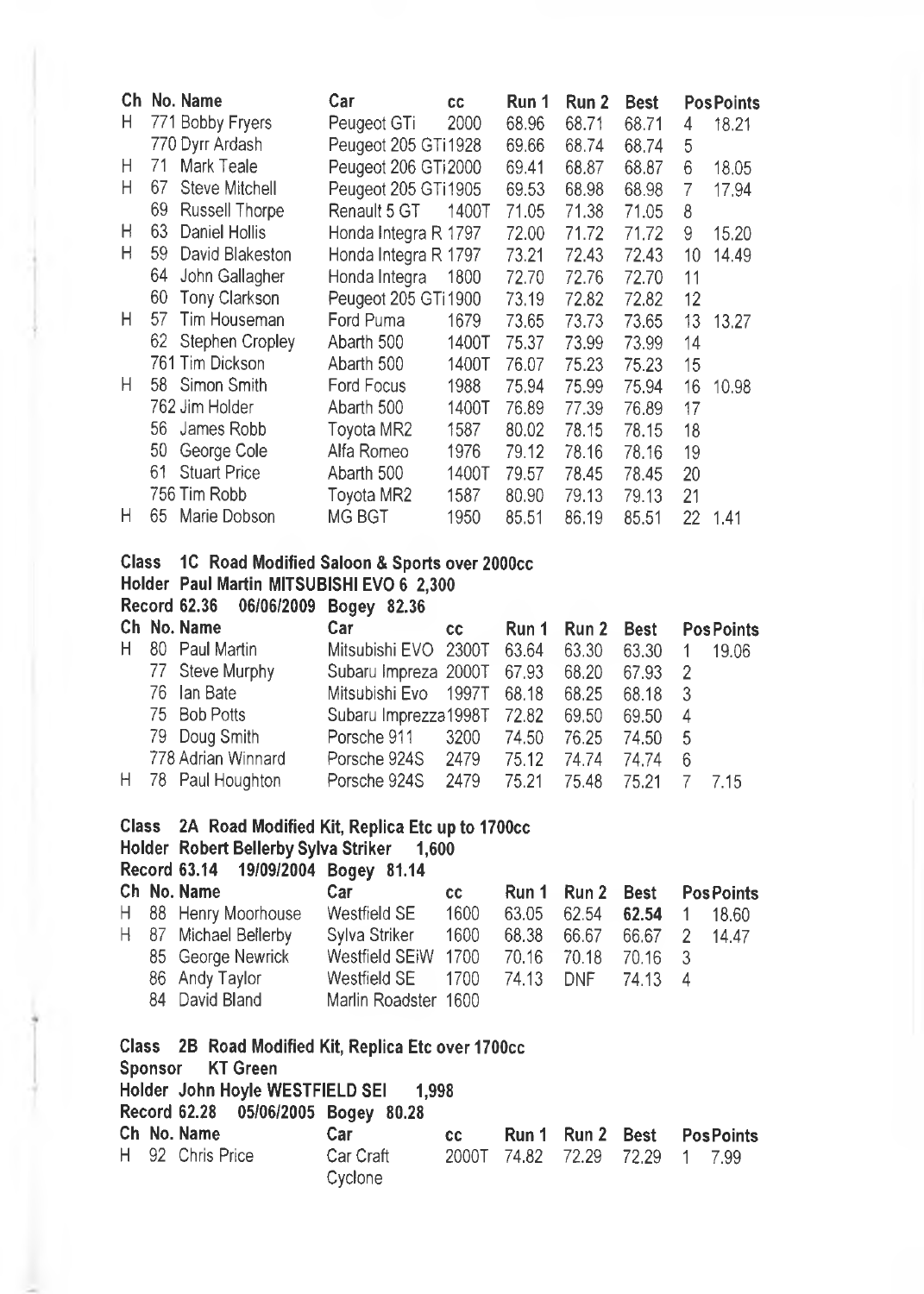|              | 2E Roadgoing Lotus Elise and other non-ferrous Cars<br>Class                                      |                                                                 |                               |             |                |       |                |                         |
|--------------|---------------------------------------------------------------------------------------------------|-----------------------------------------------------------------|-------------------------------|-------------|----------------|-------|----------------|-------------------------|
|              | Sponsor                                                                                           | <b>Pure Lotus</b>                                               |                               |             |                |       |                |                         |
|              |                                                                                                   | Holder Sarah Bosworth                                           | Lotus Elise 1,796             |             |                |       |                |                         |
|              | <b>Record 64.55</b>                                                                               | 02/08/2009                                                      | Bogey 83.32                   |             |                |       |                |                         |
|              | Ch No. Name                                                                                       |                                                                 | Car                           | cc          | Run 1          | Run 2 | Best           | <b>PosPoints</b>        |
| H            |                                                                                                   | 101 John Graham                                                 | Lotus Eleven                  | 1796S       | 65.61          | 66.31 | 65.61          | 17.71                   |
|              |                                                                                                   |                                                                 |                               |             |                |       |                | 1.                      |
| Н            |                                                                                                   | 98 David Ormerod Jnr                                            | Lotus Elise 1800              | 67.48       | 66.64          | 66.64 | $\overline{2}$ | 16.68                   |
|              |                                                                                                   | 99 Chris Brooks                                                 | Lotus Elise<br>1796           | 67.80       | 69.36          | 67.80 | 3              |                         |
| н            |                                                                                                   | 100 Sarah Bosworth                                              | Lotus Elise 1796              | 67.98       | 68.02          | 67.98 | 4              | 15,34                   |
| Η            |                                                                                                   | 96 Tracey Taylor-West Lotus Elise 1796                          |                               |             | 68.03<br>68.14 | 68.03 | 5              | 15.29                   |
| н            |                                                                                                   | 798 David Ormerod Snr Lotus Elise 1800 70.30                    |                               |             | 69.12          | 69.12 | 6              | 14.20                   |
|              | 97                                                                                                | Robert Lancaster-                                               | Lotus Exige 1800S Non-starter |             |                |       |                |                         |
|              |                                                                                                   | Gaye                                                            |                               |             |                |       |                |                         |
| <b>Class</b> |                                                                                                   | 3B Modified Production Cars, Excl Kit, Replica 1400cc to 2000cc |                               |             |                |       |                |                         |
|              | Sponsor                                                                                           | <b>Richard Eggar Insurance</b>                                  |                               |             |                |       |                |                         |
|              |                                                                                                   | Holder Mark Waldron Lotus Elise 1,396                           |                               |             |                |       |                |                         |
|              |                                                                                                   |                                                                 |                               |             |                |       |                |                         |
|              | Record 60.51                                                                                      |                                                                 | 07/10/2001 Bogey 80.51        |             |                |       |                |                         |
|              | Ch No. Name                                                                                       |                                                                 | Car                           | cc          | Run 1          | Run 2 | Best           | <b>PosPoints</b>        |
| Н.           |                                                                                                   | 107 Vini Dobson                                                 | VW Golf                       | 1999        | 62.92          | 62.26 | 62.26          | 18.25<br>1              |
|              |                                                                                                   | 106 John Moxham                                                 | Peugeot 205                   | 1958        | 71.45          | 70.16 | 70.16          | 2                       |
|              |                                                                                                   | 104 Robert Lawrie                                               | Ford Escort RS2 2000          |             | 78.12          | 76.95 | 76.95          | 3                       |
| H.           |                                                                                                   | 103 Pete Spencer                                                | Peugeot 205 GTi1900           |             | 77.29          |       | 77.29          | 4<br>3.22               |
|              |                                                                                                   |                                                                 |                               |             |                |       |                |                         |
| <b>Class</b> |                                                                                                   | 3C Modified Production Cars, Excl Kit, Replica Etc over 2000cc  |                               |             |                |       |                |                         |
|              |                                                                                                   | Holder Simon Bainbridge                                         | Audi S2 Coupe 2,226           |             |                |       |                |                         |
|              | <b>Record 59.32</b>                                                                               |                                                                 | 18/09/2004 Bogey 79.32        |             |                |       |                |                         |
|              | Ch No. Name                                                                                       |                                                                 | Car                           |             | Run 1          | Run 2 | Best           | <b>PosPoints</b>        |
|              |                                                                                                   |                                                                 |                               | cс          | 62.69          | 61.23 |                |                         |
| Н.           |                                                                                                   | 111 Kenny Brookes                                               | Mitsubishi EVO 2400T          |             |                |       | 61.23          | 18.09<br>1.             |
|              |                                                                                                   |                                                                 |                               |             |                |       |                |                         |
| Class        |                                                                                                   | 3F Modified Kit, Replica and Spacefamed Cars up to 1700cc       |                               |             |                |       |                |                         |
|              |                                                                                                   | <b>Holder Andrew Griffiths</b>                                  | Caterham 7 1,396              |             |                |       |                |                         |
|              | Record 57.32                                                                                      | 05/07/2009                                                      | Bogey 77.32                   |             |                |       |                |                         |
|              | Ch No. Name                                                                                       |                                                                 | Car                           | cс          | Run 1          | Run 2 | Best           | <b>PosPoints</b>        |
|              |                                                                                                   | 117 Steven Brown                                                | Westfield SE                  | 1349        | 61.27          | 60.94 | 60.94          | 1                       |
|              |                                                                                                   | 116 Andrew Steel                                                | Westfield SE                  | 1299        | 74.56          | 63.52 | 63.52          | $\overline{2}$          |
|              |                                                                                                   |                                                                 |                               |             |                |       |                |                         |
| <b>Class</b> |                                                                                                   | 3G Modified Kit, Replica and Spacefamed Cars over 1700cc        |                               |             |                |       |                |                         |
|              |                                                                                                   | Holder Tim Coventry Westfield S Eight                           |                               |             |                |       |                |                         |
|              |                                                                                                   |                                                                 |                               | 5,300       |                |       |                |                         |
|              | Record 58.17                                                                                      |                                                                 | 06/07/1997 Bogey 78.17        |             |                |       |                |                         |
|              | Ch No. Name                                                                                       |                                                                 | Car                           | cc          | Run 1          | Run 2 | <b>Best</b>    | <b>PosPoints</b>        |
| H            |                                                                                                   | 123 David Spaull                                                | Westfield SEi                 | 2000        | 62.89          |       | 62.89          | 1<br>15.28              |
| H            |                                                                                                   | 122 Karl Jackson                                                | Ariel Atom                    | 1998S 64.90 |                | 64.67 | 64.67          | 2<br>13.50              |
|              |                                                                                                   | 121 Roger Fish                                                  | CarCraft Cyclone 2000         |             | 67.31          |       | 67.31          | 3                       |
|              |                                                                                                   |                                                                 |                               |             |                |       |                |                         |
| Class        |                                                                                                   |                                                                 |                               |             |                |       |                |                         |
|              | 4A Sports Libre and Hillclimb Super Sport Cars up to 2000cc<br>Holder Ed Hollier OMS SC1<br>1,585 |                                                                 |                               |             |                |       |                |                         |
|              | <b>Record 54.34</b><br>08/07/2007 Bogey 74.34                                                     |                                                                 |                               |             |                |       |                |                         |
|              | Ch No. Name                                                                                       |                                                                 | Car                           |             | Run 1          | Run 2 | <b>Best</b>    | <b>PosPoints</b>        |
|              |                                                                                                   | 131 Dale Cordingley                                             | Radical Prosport 1300         | СC          |                |       |                |                         |
| Н            |                                                                                                   |                                                                 |                               |             | 59.57          | 57.86 | 57.86          | 1<br>16.48              |
| Η            |                                                                                                   | 931 Sarah Cordingley                                            | Radical Prosport 1300         |             | 59.23          | 58.92 | 58.92          | $\overline{c}$<br>15.42 |
| H            |                                                                                                   | 132 Les Procter                                                 | OMS SC4CF                     | 1600        | 61.06          | 60.03 | 60.03          | 3<br>14.31              |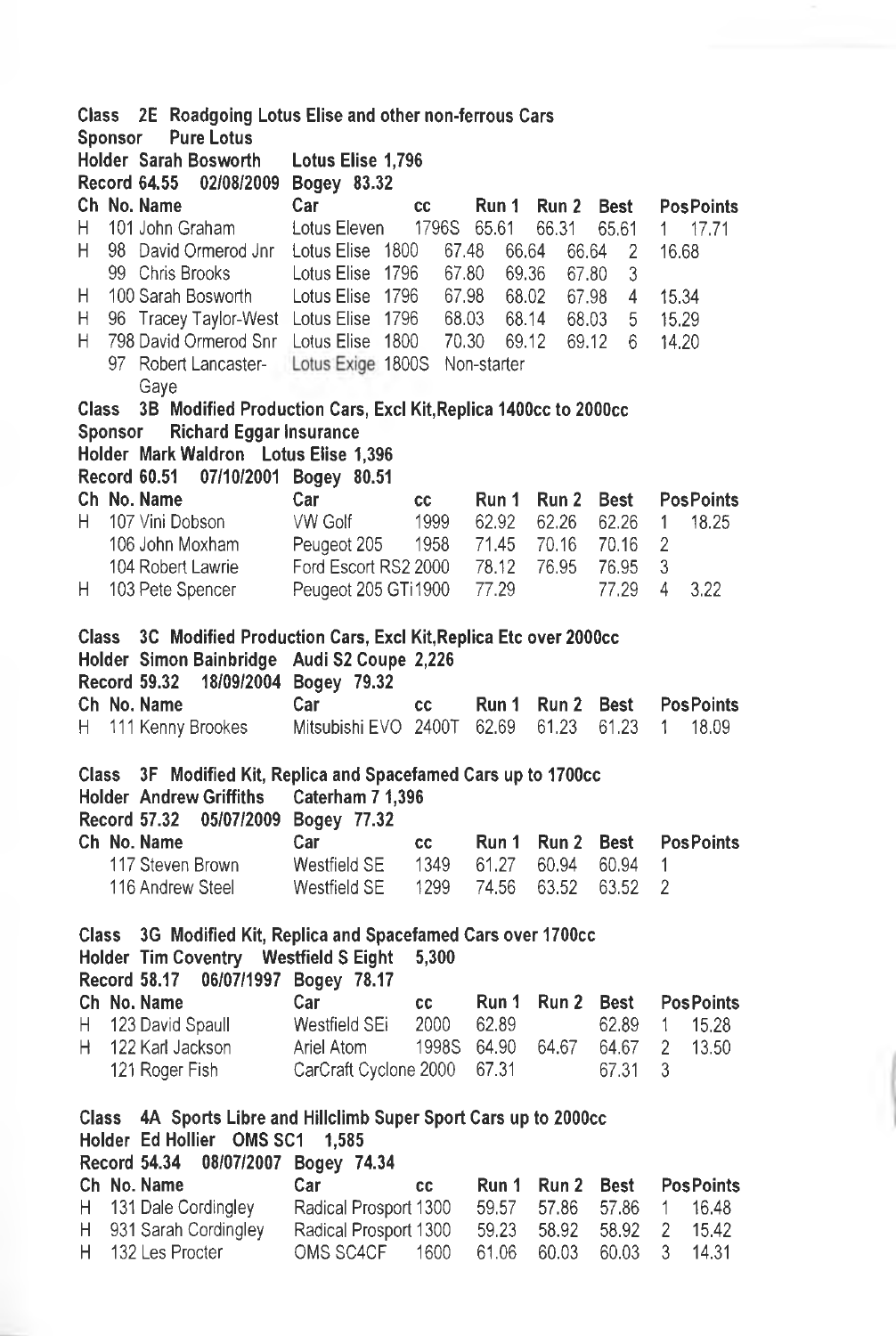|                  | Ch No. Name<br>128 Angus Buchan<br>127 Ian Medcalf<br>129 Graham Midgley                                                              | Car<br>Radical<br><b>Fiat 500</b><br>OMS SC1B                                                                  | cc<br>1352<br>1380<br>1300T        | Run 1<br>64.46<br>65.79<br>65.70          | Run 2<br>62.56<br>64.79<br>65.25          | <b>Best</b><br>62.56<br>64.79<br>65.25          | <b>PosPoints</b><br>4<br>5<br>6                       |
|------------------|---------------------------------------------------------------------------------------------------------------------------------------|----------------------------------------------------------------------------------------------------------------|------------------------------------|-------------------------------------------|-------------------------------------------|-------------------------------------------------|-------------------------------------------------------|
| Class            | 5A Racing Cars up to 1100cc<br>Holder Mark Hemingway<br><b>Record 52.79</b><br>05/07/2009                                             | Force HC<br>1.089<br>Bogey 72.79                                                                               |                                    |                                           |                                           |                                                 |                                                       |
|                  | Ch No. Name                                                                                                                           | Car                                                                                                            | cc                                 | Run 1                                     | Run 2                                     | Best                                            | <b>PosPoints</b>                                      |
| Н                | 140 Gary Thomas<br>141 Graham Smith<br>139 Craig Powers<br>136 Keith Weeks                                                            | Force PT<br><b>OMS 2000M</b><br><b>OMS 2000M</b><br>Image FF5                                                  | 1070<br>1100<br>1095<br>1002       | 58.36<br>62.13<br>61.83<br>62.67          | 57.86<br>60.09<br>60.49<br>61.86          | 57.86<br>60.09<br>60.49<br>61.86                | 1<br>$\overline{2}$<br>12.70<br>3<br>$\overline{4}$   |
| н                | 138 Richard Vaughan<br>135 Simon Bailey<br>137 Eve Whitehead<br>937 Barry Whitehead                                                   | OMS PR<br><b>OMS 2000M</b><br>RBS7<br>RBS7                                                                     | 1100<br>1100<br>998<br>998         | 62.13<br>62.33<br>64.29<br>65.25          | 62.16<br>63.13                            | 62.13<br>62.33<br>63.13<br>65.25                | 5<br>10.66<br>6<br>7<br>8                             |
|                  | Holder David Bailey<br><b>Record 60.95</b><br>Ch No. Name<br>148 Ian Thomas<br>147 Guy Bland<br>146 David Lanfranchi<br>145 Paul Webb | Swift SC93F<br>1,600<br>11/04/2004 Bogey 80.95<br>Car<br>Swift SC93F<br>Van Diemen<br>Merlyn 11A<br>Van Diemen | cc<br>1600<br>1599<br>1998<br>1598 | Run 1<br>65.98<br>70.80<br>71.61<br>74.43 | Run 2<br>65.26<br>68.03<br>70.54<br>72.01 | <b>Best</b><br>65.26<br>68.03<br>70.54<br>72.01 | <b>PosPoints</b><br>1<br>2<br>3<br>4                  |
| Class<br>Sponsor | 5C Racing Cars over 1100cc and up to 1600cc<br><b>Elite Systems</b><br>Holder Will Hall<br><b>Force HC</b><br><b>Record 51.90</b>     | 1.595<br>05/07/2009 Bogey 71.90                                                                                |                                    |                                           |                                           |                                                 |                                                       |
|                  | Ch No. Name<br>158 William Hall<br>157 Eynon Price<br>156 Richard Spedding                                                            | Car<br>Force PC<br>Force PC<br>Force PC                                                                        | cc<br>1595<br>1585<br>1600         | Run 1<br>52.67<br>53.09<br>53.11          | Run 2<br>52.11<br>52.41<br>52.41          | <b>Best</b><br>52.11<br>52.41<br>52.41          | <b>PosPoints</b><br>1<br>$\overline{c}$<br>3          |
| н                | 154 Clive Lightburn<br>951 Peter Newton                                                                                               | OMS CF04<br>Force PC                                                                                           | 1594<br>1600                       | 56.57<br>56.89                            | 56.85<br>57.29                            | 56.57<br>56.89                                  | 4<br>15.33<br>5                                       |
| Η                | Ch No. Name<br>954 David Grey<br>151 David Newton                                                                                     | Car<br>OMS CF04<br>Force PC                                                                                    | cc<br>1594<br>1600                 | Run 1<br>F/R<br>57.99                     | Run 2<br>56.97<br>57.41                   | Best<br>56.97<br>57.41                          | <b>Pos Points</b><br>6<br>14.93<br>7                  |
| Η<br>Н<br>Н<br>Н | 150 Richard Pope<br>955 Iain Davidson<br>152 Ed Carter<br>155 Janet Ford                                                              | OMS CF04<br>OMS CF09<br>Jedi MK1<br>OMS CF09                                                                   | 1300<br>1600<br>1370<br>1600       | 58.40<br>58.70<br>86.52<br>66.01          | 57.72<br>57.97<br>59.88<br>63.02          | 57.72<br>57.97<br>59.88<br>63.02                | 8<br>14.18<br>9<br>13.93<br>10<br>12.02<br>11<br>8.88 |
| Н                | 153 Paul Gibson<br>952 Steve Carter                                                                                                   | <b>OMS 2000M</b><br>Jedi MK1                                                                                   | 1200<br>1370                       | 64.19<br>65.63                            | 64.78<br>65.35                            | 64.19<br>65.35                                  | 12<br>13<br>6.55                                      |

# **To view entry lists for all events visit [www.harewoodhill.com](http://www.harewoodhill.com)**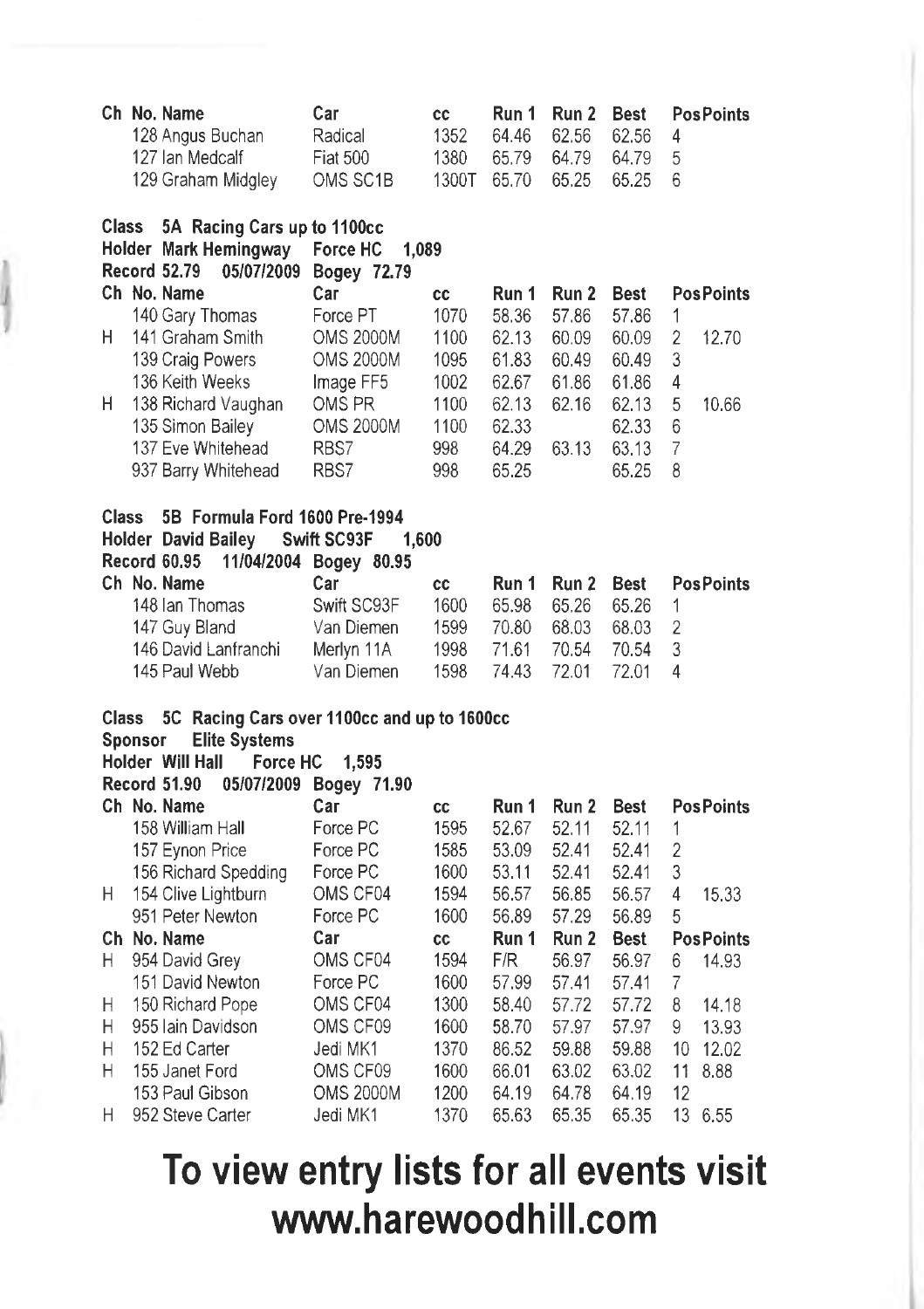|           | S1 S2 S3             | S4    | S5    | S6    | <b>Time/Speed</b> |     |       | NO. 31 54 55         | 54    | აა    | <b>DD</b> | Time opeea        |
|-----------|----------------------|-------|-------|-------|-------------------|-----|-------|----------------------|-------|-------|-----------|-------------------|
| No.<br>14 | 2.20 8.92 13.98      | 13.22 | 14.67 | 10.82 | 63.81/74.56       | 116 |       | 2.76 8.98 13.46      | 13.46 | 14.78 | 21.12     | 74.56/74.56       |
| 15        | 2.70 11.55 16.50     | 16.90 | 18.45 | 13.77 | 79.87/57.52       | 117 |       | 2.46 8.91 12.85      | 12.87 | 14.24 | 9.94      | 61.27/87.53       |
| 16        | 2.48 10.28 14.76     | 14.81 | 16.83 | 11.59 | 70.75/64.94       |     |       | 121 2.36 9.18 13.63  | 13.67 | 15.48 | 12.99     | 67.31/            |
| 17        | 2.94 9.47 14.38      | 14.24 | 15.73 | 11.28 | 68.04/64.94       |     |       | 122 2.13 8.67 13.95  | 14.43 | 14.95 | 10.77     | 64.90/80.53       |
| 18        | 2.61 9.62 13.83      | 13.59 | 15.94 | 11.09 | 66.68/77.43       |     |       | 123 2.38 9.13 13.73  | 13.33 | 14.56 | 9.76      | 62.89/95.86       |
| 19        | 2.39 9.78 13.85      | 13.92 | 15.33 | 10.57 | 65.84/74.56       |     |       | 127 2.20 9.39 13.56  | 13.87 | 15.60 | 11.17     | 65.79/71.90       |
| 20        | 2.70 9.30 14.23      | 14.04 | 15.66 | 10.80 | 66.73/77.43       |     |       | 128 2.46 9.03 13.74  | 13.41 | 14.92 | 10.90     | 64.46/74.56       |
| 21        | 2.30 8.82 13.64      | 12.95 | 14.97 | 9.73  | 62.41/91.51       |     |       | 129 2.78 9.31 13.76  | 13.60 | 15.41 | 10.84     | 65.70/80.53       |
| 25        | 3.01 11.21 16.65     | 17.58 | 19.38 | 13.11 | 80.94/59.21       |     |       | 131 2.26 8.46 12.51  | 12.40 | 13.59 | 10.35     | 59.57/80.53       |
| 26        | 2.81 11.32 16.23     | 16.46 | 18.35 | 12.74 | 77.91/64.94       |     |       | 132 2.76 8.40 12.79  | 12.72 | 14.04 | 10.35     | 61.06/83.88       |
| 27        | 3.07 11.90 17.74     | 17.74 | 19.59 | 14.34 | 84.38/51.62       |     |       | 135 2.47 8.44 13.17  | 12.68 | 14.62 | 10.95     | 62.33/77.43       |
| 28        | 3.16 10.95 15.63     | 15.99 | 18.08 | 12.12 | 75.93/67.10       |     |       | 136 2.33 8.56 12.99  | 13.30 | 14.19 | 11.30     | 62.67/71.90       |
| 29        | 2.91 11.21 16.29     | 17.23 | 18.53 | 12.20 | 78.37/67.10       |     |       | 137 2.22 8.80 13.40  | 13.38 | 14.66 | 11.83     | 64.29/71.90       |
| 30        | 2.88 10.53 15.40     | 15.25 | 17.25 | 11.61 | 72.92/71.90       |     |       | 138 2.43 8.78 12.95  | 12.77 | 14.47 | 10.73     | 62.13/74.56       |
| 34        | 2.62 9.87 14.60      | 14.66 | 16.31 | 11.13 | 69.19/77.43       |     |       | 139 2.32 8.50 13.44  | 12.93 | 14.17 | 10.47     | 61.83/83.88       |
| 35        | 2.55 9.89 15.21      | 14.81 | 15.89 | 10.83 | 69.18/80.53       |     |       | 140 2.35 7.94 12.65  | 12.27 | 13.62 | 9.53      | 58.36/91.51       |
| 36        | 2.64 9.54 14.31      | 14.00 | 15.52 | 23.18 | 79.19/83.88       | 141 |       | 2.11 8.34 12.56      | 13.33 | 15.68 | 10.11     | 62.13/87.53       |
| 37        | 2.57 9.65 14.53      | 14.26 | 15.72 | 11.00 | 67.73/            |     |       | 145 2.49 11.10 15.53 | 15.60 | 17.55 | 12.16     | 74.43/67.10       |
| 38        | 2.74 10.07 15.06     | 14.53 | 17.28 | 11,50 | 71.18/71.90       |     |       | 146 2.75 9.79 14.54  | 14.89 | 16.59 | 13.05     | 71.61/64.94       |
| 39        | 2.63 11.22 16.43     | 16.41 | 17.91 | 11.35 | 75.95/74.56       |     |       | 147 2.43 9.73 14.51  | 14.52 | 15.88 | 13.73     | 70.80/77.43       |
| 40        | 2.99 10.24 15.49     | 15.11 | 17.29 | 11.56 | 72.68/77.43       |     |       | 148 2.39 9.27 13.96  | 13.72 | 15.47 | 11.17     | 65.98/80.53       |
| 41        | 2.58 9.97 14.26      | 14.79 | 16.27 | 11.54 | 69.41/69.42       |     |       | 150 2.34 8.28 12.32  | 12.42 | 13.70 | 9.34      | 58.40/91.51       |
| 42        | 2.72 10.42 15.62     | 15.69 | 17.07 | 12.01 | 73.53/69.42       |     |       | 151 2.20 7.91 12.54  | 12.28 | 13.98 | 9.08      | 57.99/100.60      |
| 43        | 2.77 9.84 14.24      | 14.52 | 16.00 | 10.95 | 68.32/77.43       |     |       | 152 3.66 22.43 14.78 | 16.09 | 18.49 | 11.07     | 86.52/80.53       |
| 44        | 2.57 9.73 19.22      | 15.87 | 17.47 | 11.50 | 76.36/69.42       |     |       | 153 2.37 9.36 14.18  | 13.33 | 14.54 | 10.41     | 64.19/77.43       |
| 45        | 2.56 9.32 13.97      | 14.19 | 15.48 | 10.14 | 65.66/87.53       |     |       | 154 2.25 7.99 12.15  | 11.73 | 13.40 | 9.05      | 56.57/95.86       |
| 49        | 3.03 11.59 16.53     | 16.88 | 18.52 | 13.53 | 80.08/57.52       |     |       | 155 2.44 9.41 13.78  | 13.55 | 15.20 | 11.63     | 66.01/67.10       |
| 50        | 2.90 11.29 16.54     | 16.65 | 18.65 | 13.09 | 79.12/61.00       |     |       | 156 2.01 7.50 11.48  | 11.23 | 12.40 | 8.49      | 53.11/105.90      |
| 51        | 2.87 11.42 16.22     | 16.58 | 18.87 | 12.97 | 78.93/61.00       |     |       | 157 1.99 7.43 11.64  | 10.83 | 12.44 | 8.76      | 53.09105.90       |
| 52        | 2.73 10.92 15.75     | 15.95 | 17.61 | 12.49 | 75.45/61.00       |     |       | 158 2.08 7.28 11.24  | 10.80 | 12.43 | 8.84      | 52.67/100.60      |
| 53        | 2.87 10.11 14.59     | 15.12 | 16.55 | 11.32 | 70.56/71.90       |     |       | 714 2.34 8.77 13.51  | 12.86 | 14.54 | 9.57      | 61.59/91.51       |
| 56        | 2.90 11.38 16.71     | 17.37 | 19.01 | 12.65 | 80.02/62.91       |     |       | 725 3.03 13.18 19.28 | 20.05 | 22.37 | 16.42     | 94.33/47.93       |
| 57        | 2.87 10.70 15.38     | 15.57 | 17.12 | 12.01 | 73.65/64.94       | 756 |       | 2.98 11.69 16.71     | 17.24 | 18.96 | 13.32     | 80.90/62.91       |
| 58        | 2.99 10.79 15.86     | 16.36 | 17.78 | 12.16 | 75.94/62.91       | 761 |       | 3.22 10.89 15.82     | 15.86 | 17.97 | 12.31     | 76.07/62.91       |
| 59        | 2.73 10.38 15.83     | 15.48 | 17.08 | 11.71 | 73.21/71.90       |     |       | 762 2.87 10.70 15.88 | 16.52 | 18.65 | 12.27     | 76.89/67.10       |
| 30        | 2.67 10.59 15.52     | 15.38 | 17.32 | 11.71 | 73.19/71.90       | 770 |       | 2.86 9.99 14.50      | 14.78 | 16.28 | 11.25     | 69.66/77.43       |
| 51        | 2.92 10.89 16.65     | 17.53 | 18.63 | 12.95 | 79.57/62.91       | 771 |       | 2.81 10.04 14.84     | 14.33 | 16.14 | 10.80     | 68.96/83.88       |
| 32        | 2.88 10.77 15.47     | 16.05 | 17.51 | 12.69 | 75.37/62.91       | 778 |       | 2.63 10.51 16.05     | 15.96 | 17.91 | 12.06     | 75.12/67.10       |
| 33        | 2.71 10.02 15.18     | 15.24 | 16.98 | 11.87 | 72.00/71.90       |     |       | 798 2.44 9.80 15.23  | 15.10 | 16.69 | 11.04     | 70.30/74.56       |
| 34        | 2.87 10.26 15.35     | 15.14 | 17.46 | 11.62 | 72.70/71.90       |     |       | 931 2.40 8.57 12.55  | 12.27 | 14.12 | 9.32      | 59.23/91.51       |
| 35        | 3.04 12.02 17.66     | 18.43 | 19.64 | 14.72 | 85.51/61.00       | 937 |       | 2.37 9.15 13.58      | 13.67 | 15.48 | 11.00     | 65.25/77.43       |
| 36        | 2.83 9.82 14.66      | 14.53 | 16.21 | 10.68 | 68.73/80.53       |     |       | 951 2.26 7.70 12.49  | 11.94 | 13.65 | 8.85      | 56.89/100.60      |
| 37        | 2.78 9.98 14.81      | 14.36 | 16.47 | 11.13 | 69.53/77.43       |     |       | 952 2.69 10.21 14.29 | 13.74 | 14.72 | 9.98      | 65.63/87.53       |
| 39        | 2.79 10.04 14.89     | 14.79 | 16.94 | 11.60 | 71.05/69.42       | 954 |       | 2.26 8.17 11.89      | 12.44 | 13.28 |           | F/R /95.86        |
| 70        | 2.82 9.98 14.63      | 14.78 | 16.27 | 11.03 | 69.51/77.43       |     |       | 955 2.30 8.02 12.33  | 12.27 | 13.81 | 9.97      | 58.70/91.51       |
| 71        | 3.02 9.79 14.72      | 14.56 | 16.35 | 10.97 | 69.41/80.53       |     | Run 2 |                      |       |       |           |                   |
| 72        | 2.81 9.67 14.10      | 14.22 | 15,77 | 10.69 | 67.26/80.53       |     |       | No. S1 S2 S3         | S4    | S5    | S6        | <b>Time Speed</b> |
| 75        | 2.27 9.73 14.65      | 14.99 | 17.73 | 13.45 | 72.82/55.92       | 14  |       | 2.21 9.11 13.80      | 13.26 | 15.37 | 10.75     | 64.50/74.56       |
| 76        | 2.17 9.25 15.08      | 14.57 | 16.25 | 10.86 | 68.18/80.53       | 15  |       | 2.73 11.38 16.34     | 16.82 | 18.87 | 13.28     | 79.42/61.00       |
| 77        | 2.10 9.43 14.54      | 14.53 | 16.26 | 11.07 | 67.93/80.53       | 16  |       | 2.43 10.03 14.45     | 15.18 | 16.63 | 11.96     | 70.68/67.10       |
| 78        | 2.60 10.78 16.06     | 15.74 | 17.84 | 12.19 | 75.21/64.94       | 17  |       | 2.78 9.71 14.24      | 13.92 | 15.71 | 11.01     | 67.37/74.56       |
| 79        | 2.61 10.54 15.58     | 16.37 | 17.60 | 11.80 | 74.50/69.42       | 18  |       | 2.52 9.41 14.03      | 13.45 | 15.87 | 10.66     | 65.94/77.43       |
| 30        | 2.18 8.67 14.13      | 13.60 | 15.08 | 9.98  | 63.64/91.51       | 19  |       | 2.27 9.41 13.28      | 13.41 |       |           | DNF               |
| 35        | 2.67 9.78 15.12      | 14.88 | 16.08 | 11.63 | 70.16/74.56       | 20  |       | 2.54 9.09 13.99      | 13.90 | 15.72 | 11.07     | 66.31/74.56       |
| 36        | 2.87 10.61 15.35     | 15.97 | 17.35 | 11.98 | 74.13/69.42       | 21  |       | 2.23 9.06 13.91      | 13.45 | 14.98 | 9.93      | 63.56/83.88       |
| 37        | 2.85 9.78 14.63      | 14.32 | 16.34 | 10.46 | 68.38/80.53       | 25  |       | 3.06 11.32 16.67     | 17.17 | 19.14 | 13.12     | 80.48/61.00       |
| 38        | 2.61 9.26 13.46      | 13.19 | 14.70 | 9.83  | 63.05/83.88       | 26  |       | 3.16 11.51 16.14     | 16.29 | 18.33 | 12.85     | 78.28/64.94       |
| 32        | 2.47 10.10 16.02     | 15.26 | 17.92 | 13.05 | 74.82/62.91       | 27  |       | 3.05 11.81 17.18     | 17.50 | 19.44 | 14.34     | 83.32/51.62       |
| 96        | 2.60 9.76 14.49      | 14.31 | 16.09 | 10.78 | 68.03/77.43       | 28  |       | 3.22 10.47 15.94     | 16.12 | 18.46 | 12.68     | 76.89/64.94       |
| 98        | 2.31 9.50 14.56      | 14.42 | 15.85 | 10.84 | 67.48/77.43       | 29  |       | 2.96 11.32 16.27     | 16.70 | 18.46 | 12.47     | 78.18/64.94       |
| 99        | 2.38 9.71 14.31      | 14.37 | 15.90 | 11.13 | 67.80/71.90       | 30  |       | 2.85 10.35 15.60     | 15.01 | 17.39 | 11.80     | 73,00/71.90       |
|           | 100 2.50 9.73 14.33  | 14.49 | 16.22 | 10.71 | 67.98/80.53       | 34  |       | 2.81 9.77 14.57      | 14.66 | 15.91 | 10.73     | 68.45/83.88       |
| 101       | 2.43 9.40 14.14      | 13.82 | 15.60 | 10.22 | 65.61/83.88       | 35  |       | 2.64 9.67 14.98      |       |       |           | 68.49/            |
|           | 103 3.22 11.56 15.41 | 16.34 | 18.08 | 12.68 | 77.29/67.10       | 36  |       | 2.60 9.63            | 15.62 | 30.43 |           | 67.92             |
|           | 104 2.93 11.07 16.23 | 16.78 | 18.63 | 12.48 | 78.12/62.91       | 37  | 2.64  |                      | 15.55 |       |           | DNF               |
|           | 106 2.62 10.21 15.15 | 14.82 | 16.42 | 12.23 | 71,45/71.90       | 38  |       | 2.79 9.76 15.19      | 15.40 | 16.76 | 11.36     | 71.26/74.56       |
|           | 107 2.45 8.75 12.98  | 13.32 | 14.66 | 10.76 | 62.92/80.53       | 39  |       | 2.59 10.91 16.33     | 16.94 | 17.58 | 12.16     | 76.51/64.94       |
|           | 111 2.05 8.62 13.28  | 13.04 | 14.86 | 10.84 | 62.69/71.90       | 40  |       | 2.70 10.07 15.32     | 15.29 | 16.76 | 11.51     | 71.65/71.90       |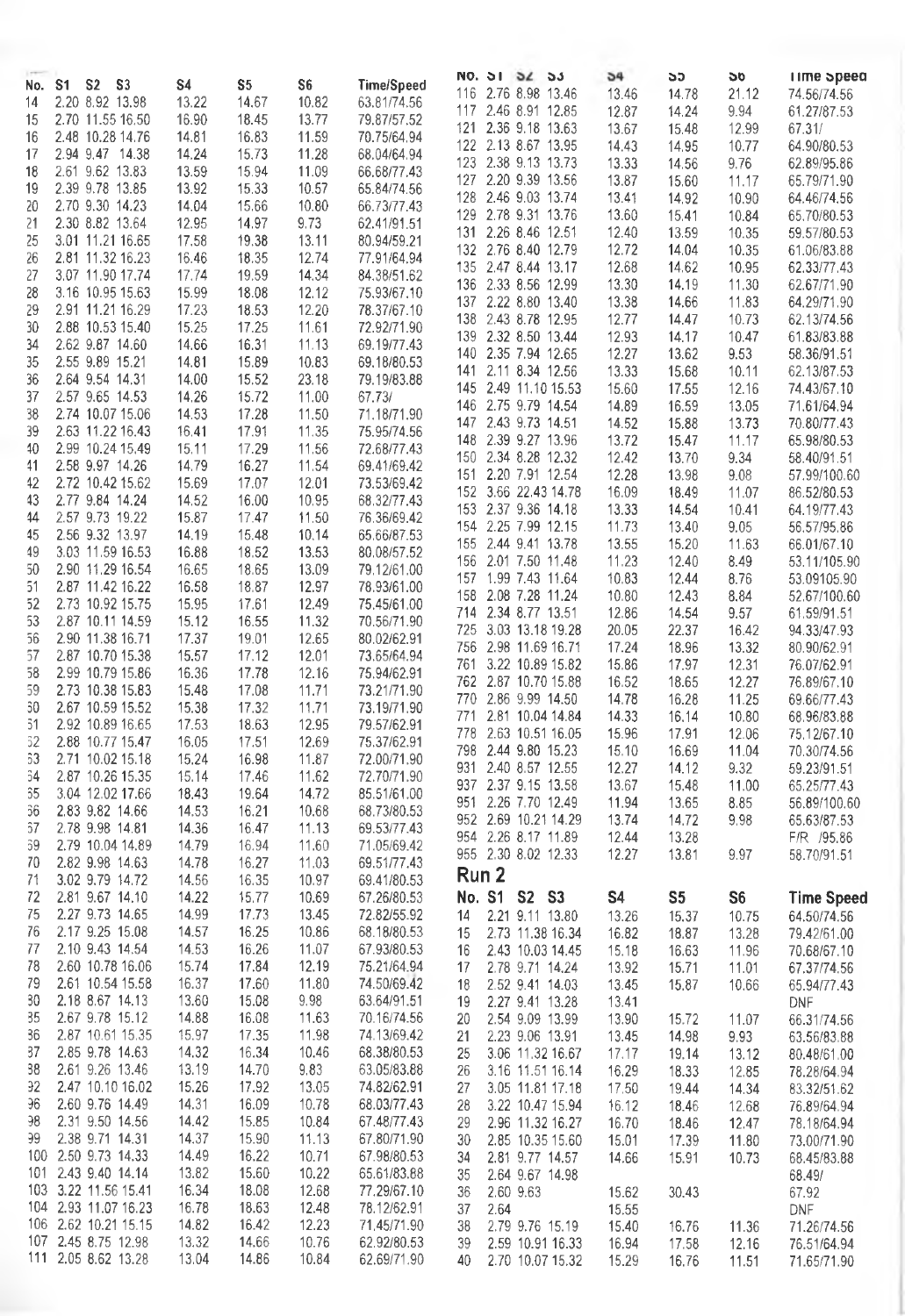|     | NO. 31 32 33 |                     | 54    | ວວ    | <b>DC</b> | <b>ime</b> opeea |     | NO. 51 52 53         | 54    | ວວ    | <b>DD</b> | rime opeed   |
|-----|--------------|---------------------|-------|-------|-----------|------------------|-----|----------------------|-------|-------|-----------|--------------|
| 41  |              | 2.55 9.90 14.44     | 14.72 | 16.60 | 11.83     | 70.04/64.94      |     | 104 2.94 10.80 16.15 | 16.51 | 18.29 | 12.26     | 76.95/64.94  |
| 42  |              | 2.68 10.32 15.15    | 15.33 | 17.17 | 11.90     | 72.55/69.42      |     | 106 2.66 10.30 15.19 | 14.47 | 16.13 | 11.41     | 70.16/74.56  |
| 43  |              | 2.74 9.84 14.38     | 14.63 |       |           | <b>DNF</b>       |     | 107 2.47 8.67 13.17  | 12.97 | 14.66 | 10.32     | 62.26/83.88  |
| 44  |              | 2.44 9.75 14.51     | 14.38 | 16.28 | 11.13     | 68.49/71.90      |     | 111 2.14 8.51 13.22  | 13.06 | 14.52 | 9.78      | 61.23/87.53  |
| 45  |              | 2.51 9.21 13.96     | 13.93 | 15.31 |           | F/R /83.88       |     | 116 2.71 9.14 13.69  | 13.44 | 14.57 | 9.97      | 63.52/83.88  |
| 50  |              | 2.85 11.24 16.55    | 16.24 | 18.71 | 12.57     | 78.16/61.00      |     | 117 2.34 8.58 12.93  | 12.62 | 14.53 | 9.94      | 60.94/87.53  |
| 56  |              | 2.73 11.24 16.25    | 16.81 | 18.65 | 12.47     | 78.15/62.91      |     | 122 2.28 9.18 13.80  | 13.92 | 15.12 | 10.37     | 64.67/80.53  |
| 57  |              | 2.81 10.75 15.46    | 15.52 | 17.09 | 12.10     | 73.73/62.91      |     | 145 2.46 10.44 15.22 | 15.55 | 16.92 | 11.42     | 72.01/74.56  |
| 58  |              | 2.97 10.72 16.00    | 16.24 | 17.89 | 12.17     | 75.99/62.91      |     | 146 2.47 9.83 14.68  | 15.10 | 16.71 | 11.75     | 70,54/71.90  |
| 59  |              | 2.74 10.33 15.56    | 15.24 | 16.74 | 11.82     | 72.43/71.90      |     | 147 2.52 9.89 14.19  | 14.43 | 16.09 | 10.91     | 68.03/74.56  |
| 60  |              | 2.65 10.46 15.68    | 15.43 | 16,80 | 11.80     | 72.82/71.90      |     | 148 2.48 9.22 13.73  | 13.78 | 15.30 | 10.75     | 65.26/80.53  |
| 61  |              | 2.96 10.96 16.22    | 16.84 | 18.54 | 12.93     | 78.45/62.91      |     | 150 2.42 8.31 12.13  | 12.38 | 13.34 | 9.14      | 57.72/95.86  |
| 62  |              | 2.93 10.61 15.15    | 15.69 | 17.08 | 12.53     | 73.99/64.94      |     | 151 2.27 8.03 12.71  | 11.82 | 13.65 | 8.93      | 57.41/100.60 |
| 63  |              | 2.67 10.02 15.30    | 15.20 | 16.98 | 11.55     | 71.72/71.90      |     | 152 2.40 8.50 12.58  | 12.74 | 14.20 | 9.46      | 59.88/87.53  |
| 64  |              | 2.88 10.16 15.39    | 15.04 | 17.45 | 11.84     | 72.76/71.90      |     | 153 3.10 9.79 13.76  | 13.15 | 14.73 | 10.25     | 64.78/83.88  |
| 65  |              | 2.85 11.66 18.28    | 18.51 | 20.35 | 14.54     | 86.19/61.00      |     | 154 2.45 8.25 12.06  | 11.84 | 13.26 | 8.99      | 56.85/95.86  |
| 66  |              | 2.84 9.71 14.53     | 14.57 | 16.15 | 10.75     | 68.55/80.53      |     | 155 2.37 9.21 13.03  | 12.93 | 14.94 | 10.54     | 63.02/77.43  |
| 67  |              | 2.78 9.86 14.64     | 14.44 | 16.21 | 11.05     | 68.98/74.56      |     | 156 2.04 7.50 11.33  | 10.92 | 12.41 | 8.21      | 52.41/100.60 |
| 69  |              | 2.71 9.91 14.81     | 15.20 | 17.05 | 11.70     | 71.38/69.42      |     | 157 2.06 7.49 11.51  | 10.69 | 12.27 | 8.39      | 52.41/100.60 |
| 70  |              | 2.83 9.87 14.51     | 14.57 | 16.08 | 10.83     | 68.69/80.53      |     | 158 2.16 7.31 11.30  | 10.72 | 12.21 | 8.41      | 52.11/105.90 |
| 71  |              | 2.88 9.66 14.52     | 14.40 | 16.25 | 11.16     | 68.87/80.53      |     | 714 2.25 8.68 13.19  | 12.81 | 14.78 | 9.88      | 61.59/87.53  |
| 72  |              | 2.78 9.59 14.06     | 14.15 | 15.78 | 10.69     | 67.05/80.53      |     | 725 3.12 13.27 19.36 | 20.14 | 22.35 | 16.55     | 94.79/49.10  |
| 75  |              | 2.28 9.71 14.94     | 14.50 | 16.72 | 11.35     | 69.50/77.43      |     | 756 3.04 11.25 16.21 | 17.12 | 18.52 | 12.99     | 79.13/61.00  |
| 76  |              | 2.24 9.56 14.65     | 14.52 | 16.32 | 10.96     | 68.25/77.43      |     | 761 3.10 10.70 15.63 | 15.75 | 17.78 | 12.27     | 75.23/64.94  |
| 77  |              | 2.13 9.44 14.49     | 14.56 | 16.23 | 11.35     | 68.20/80.53      |     | 762 2.95 10.88 15.78 | 16.43 | 18.59 | 12.76     | 77.39/67.10  |
| 78  |              | 2.53 10.66 16.00    | 15.87 | 18.14 | 12.28     | 75.48/64.94      |     | 770 2.84 9.93 14.26  | 14.42 | 16.23 | 11.06     | 68.74/77.43  |
| 79  |              | 2.62 11.08 16.21    | 16.34 | 17.81 | 12.19     | 76.25/69.42      | 771 | 2.77 9.90 14.59      | 14.24 | 16.36 | 10.85     | 68.71/80.53  |
| 80  |              | 2.10 8.56 14.07     | 13.64 | 15.05 | 9.88      | 63.30/95.86      |     | 778 2.60 10.57 15.85 | 15.73 | 17.90 | 12.09     | 74.74/64.94  |
| 92  |              | 2.55 10.08 15.64    | 15.37 | 16.92 | 11.73     | 72.29/77.43      |     | 798 2.35 9.61 14.52  | 14.93 | 16.48 | 11.23     | 69.12/77.43  |
| 96  |              | 2.71 10.10 14.39    | 14.39 | 15.93 | 10.62     | 68.14/74.56      |     | 951 2.30 7.99 12.76  | 11.81 | 13.62 | 8.81      | 57.29/100.60 |
| 98  |              | 2.27 9.42 14.51     | 13.92 | 15.74 | 10.78     | 66.64/77.43      |     | 952 2.74 9.86 14.23  | 13.41 | 14.74 | 10.37     | 65.35/83.88  |
| 99  |              | 2.44 9.96 14.28     | 14.93 | 16.45 | 11.30     | 69.36/71.90      |     | 954 2.25 8.37 12.01  | 11.99 | 13.25 | 9.10      | 56,97/91.51  |
| 100 |              | 2.48 10.04 14.23    | 14.63 | 16.02 | 10.62     | 68.02/80.53      |     | 955 2.40 8.16 12.62  | 11.75 | 13.79 | 9.25      | 57.97/95.86  |
|     |              | 101 2.46 9.30 14.11 | 13.93 | 15.82 | 10.69     | 66.31/77.43      |     |                      |       |       |           |              |



| <b>Harewood</b> |
|-----------------|
| Hillclimb       |

# Event dates

2010

 $1.118$ **8 May May Open Hillclimb May British Cham pionship Hillciim b 9 May 5 June Classic & Vintage Hillclimb 6 June Jim Thom son Hiliclim b 3 /4 July British Championship Hillclimb 7 August Yorkshire Speed Hiliclim b 8 August Montague Burton Hillclimb 29 August Summer Championship Hillclimb 18 Septem ber Greenwood Cup Hillclimb 19 Septem ber Mike Wilson Memorial Hillclimb** 

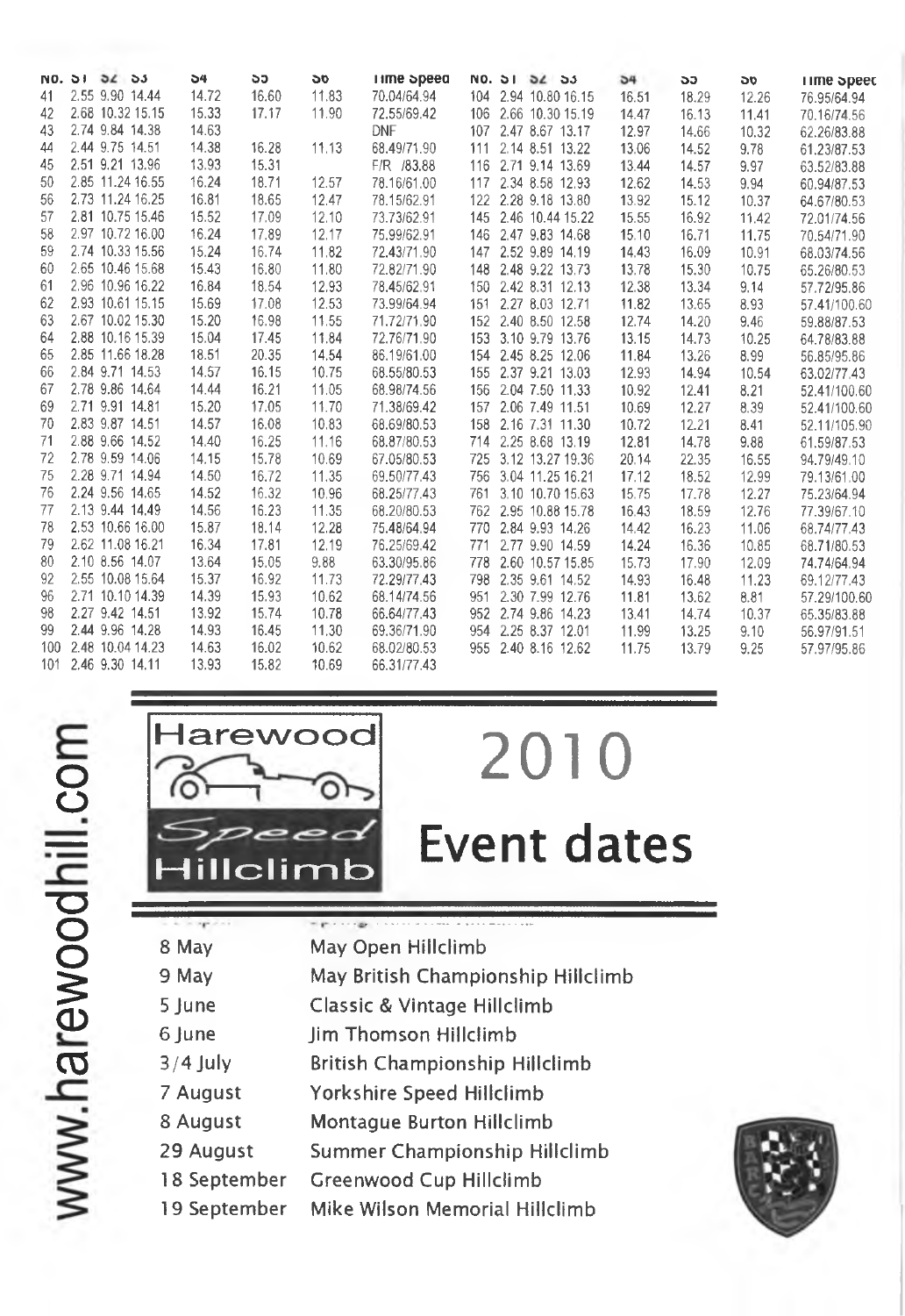## **BARC YORKSHIRE CENTRE Harewood** *Speed* **Hillclimb Championship 2010 Results after round 1**

| Pos            | <b>Name</b>               | R <sub>1</sub> | <b>Total</b> |  |
|----------------|---------------------------|----------------|--------------|--|
| 1              | <b>Richard Vale</b>       | 19.87          | 19.87        |  |
| $\overline{2}$ | <b>Paul Martin</b>        | 19.06          | 19.06        |  |
| 3              | Henry Moorhouse           | 18.60          | 18.60        |  |
| 4              | Vini Dobson               | 18.25          | 18.25        |  |
| 5              | James Kerr                | 18.23          | 18.23        |  |
| 6              | <b>Bobby Fryers</b>       | 18.21          | 18,21        |  |
| $\overline{7}$ | <b>Kenny Brookes</b>      | 18.09          | 18.09        |  |
| 8              | Mark Teale                | 18.05          | 18.05        |  |
| 9              | <b>Steve Mitchell</b>     | 17.94          | 17.94        |  |
| 10             | John Graham               | 17.71          | 17.71        |  |
| 11             | David Ormerod Jnr         | 16.68          | 16.68        |  |
| 12             | Dale Cordingley           | 16.48          | 16.48        |  |
| 13             | Sarah Cordingley<br>F     | 15.42          | 15.42        |  |
| 14             | Sarah Bosworth<br>F       | 15.34          | 15.34        |  |
| 15             | Clive Lightburn           | 15.33          | 15.33        |  |
| 16             | <b>Tracey Taylor-West</b> | 15.29<br>F.    | 15.29        |  |
| 17             | David Spaull              | 15.28          | 15.28        |  |
| 18             | <b>Daniel Hollis</b>      | 15.20          | 15.20        |  |
| 19             | David Grey                | 14.93          | 14.93        |  |
| 20             | David Blakeston           | 14.49          | 14.49        |  |
| 21             | Michael Bellerby          | 14.47          | 14.47        |  |
| 22             | <b>Les Procter</b>        | 14.31          | 14.31        |  |
| 23             | David Ormerod Snr         | 14.20          | 14.20        |  |
| 24             | <b>Richard Pope</b>       | 14.18          | 14.18        |  |
| 25             | <b>lain Davidson</b>      | 13.93          | 13.93        |  |
| 26             | <b>Karl Jackson</b>       | 13.50          | 13.50        |  |
| 27             | <b>Tim Houseman</b>       | 13.27          | 13.27        |  |
| 28             | <b>Graham Smith</b>       | 12.70          | 12.70        |  |
| 29             | <b>Ed Carter</b>          | 12.02          | 12.02        |  |
| 30             | <b>Simon Smith</b>        | 10.98          | 10.98        |  |
| 31             | <b>Richard Vaughan</b>    | 10.66          | 10.66        |  |
| 32             | Janet Ford F              | 8.88           | 8.88         |  |
| 33             | <b>Chris Price</b>        | 7.99           | 7.99         |  |
| 34             | Paul Houghton             | 7.15           | 7.15         |  |
| 35             | <b>Steve Carter</b>       | 6.55           | 6.55         |  |
| 36             | Pete Spencer              | 3.22           | 3.22         |  |
| 37             | Marie Dobson<br>E         | 1.41           | 1.41         |  |
|                |                           |                |              |  |
|                |                           |                |              |  |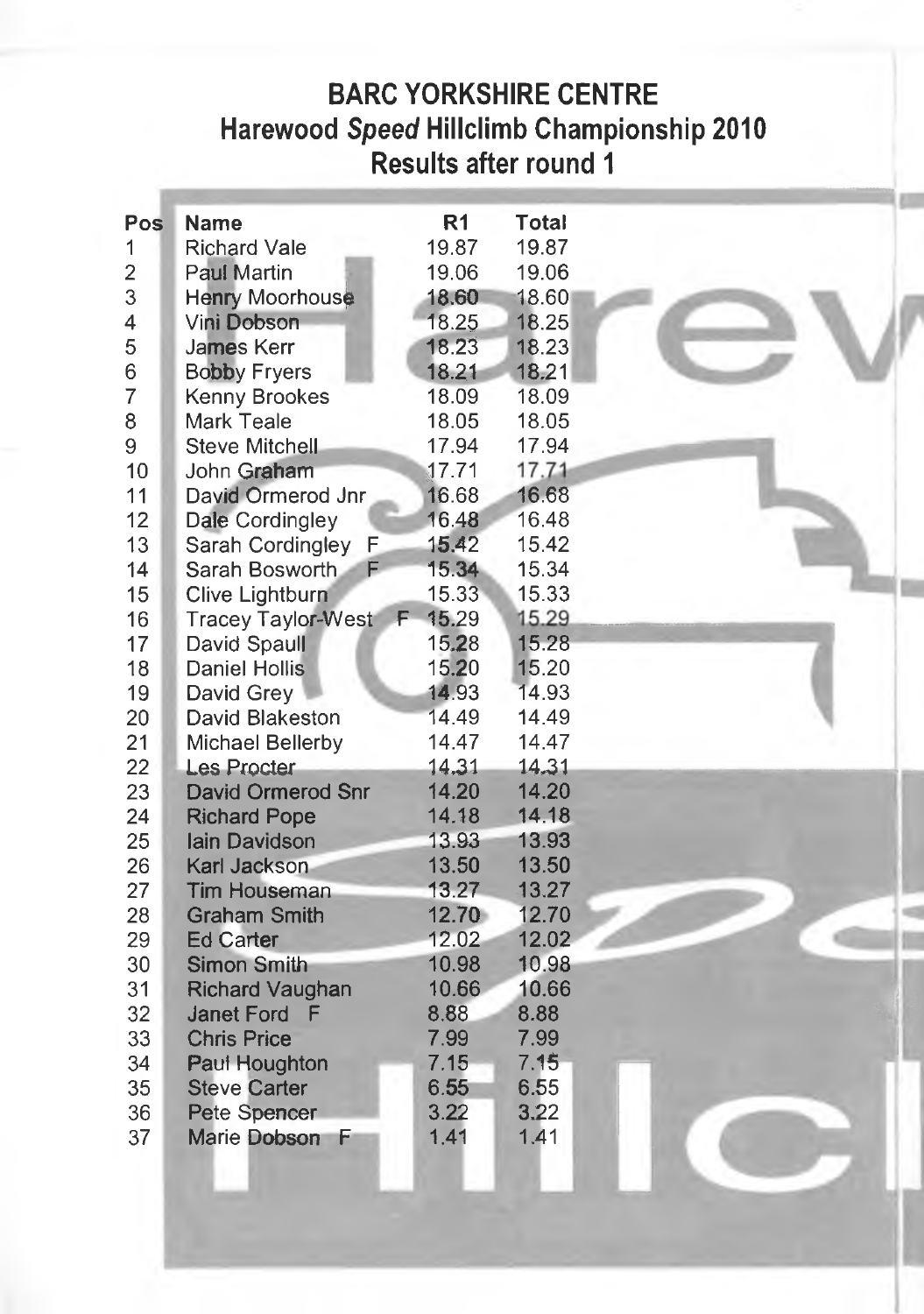### **BARC YORKSHIRE CENTRE Harewood** *Speed* **Hillclimb FTD Championship 2010 Results after round 1**

| Pos | <b>Name</b>         | R <sub>1</sub> | <b>Total</b>   |
|-----|---------------------|----------------|----------------|
| 1   | Clive Lightburn     | 10             | 10             |
| 2   | David Grey          | 9              | 9              |
| 3   | <b>Richard Pope</b> | 8              | 8              |
| 4   | Dale Cordingley     |                | 7              |
| 5   | lain Davidson       | 6              | 6              |
| 6   | Sarah Cordingley F  | 5              | 5              |
| 7   | <b>Ed Carter</b>    |                | 4              |
| 8   | Les Procter         | 3              | 3              |
| 9   | Graham Smith        | 2              | $\overline{2}$ |
| 10  | Kenny Brookes       |                |                |

# **ENTRIES STILL AVAILABLE FOR THE**

## **8th & 9th MAY MEETINGS**

**(it's also not too late to enter the Harewood Championship)**